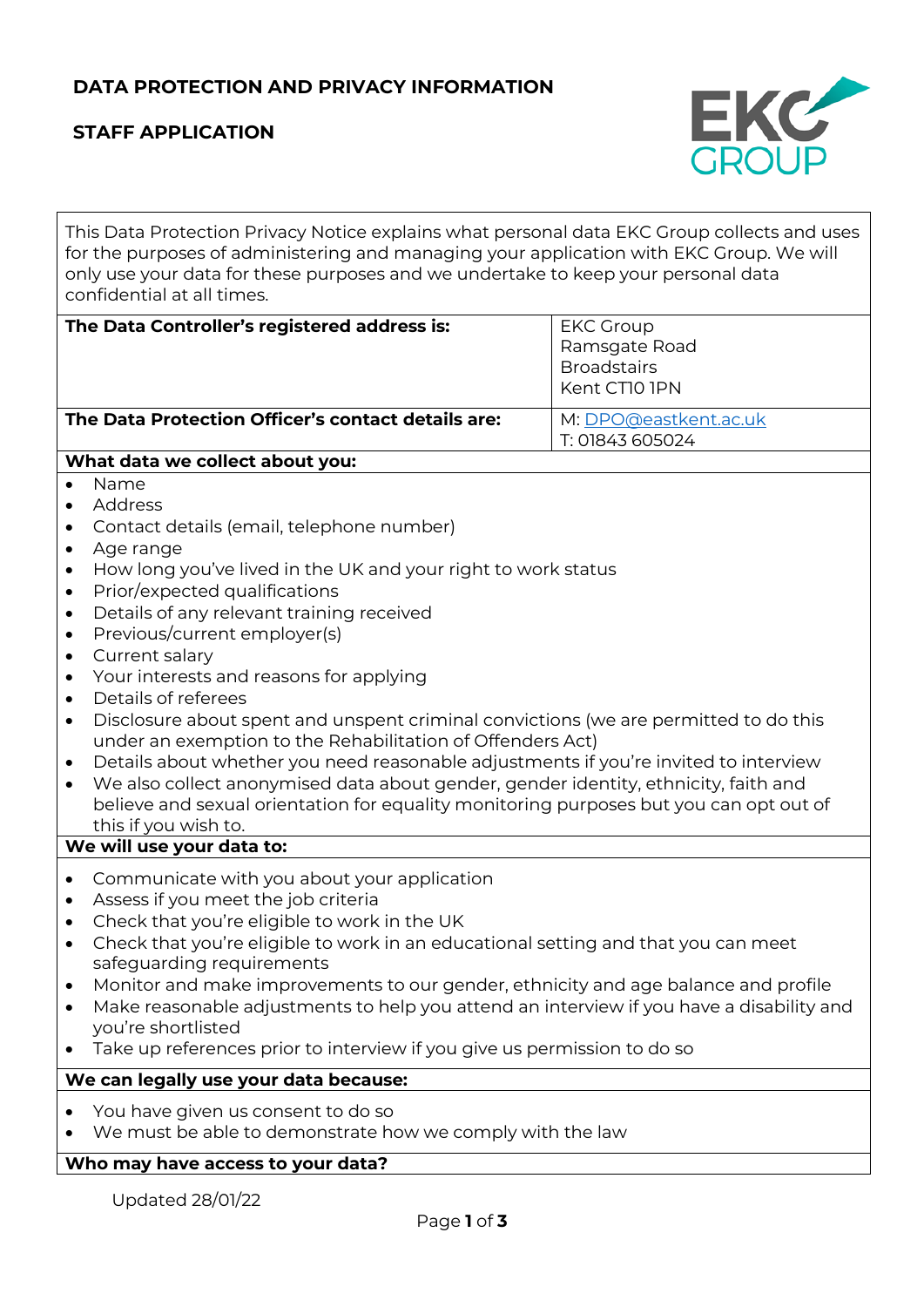### **DATA PROTECTION AND PRIVACY INFORMATION**

### **STAFF APPLICATION**



- You
- HR staff
- \*Shortlisting Manager
- \*EKC Group staff on the interview panel

\*These staff do not have access to your gender, ethnicity, health and criminal convictions data

#### **We will keep your data for:**

- If you are successful we generally will keep your data for the length of your contract + 6 years. However, there are some categories of data that we will keep for a longer or shorter time. Please check the Group's Records Retention Schedule or contact the Data Protection Officer for further information.
- 6 months if your application is unsuccessful

We will destroy any paper-based data in relation to your application via a confidential waste service at the end of the retention period.

We will anonymise digital data at the end of the retention period

#### **You have the right to:**

- Access your data within 1 month of your written or verbal request
- Have your data amended if the details are incorrect
- Refuse processing of your data\*\*
- Object to processing of your data\*\*
- Have your data deleted\*\*

\*\* If you withdraw your consent, please be aware that we may not be able to proceed with your application.

**How to lodge a complaint if you're not satisfied with the way we've managed your data** Firstly in writing to the [DPO@eastkent.ac.uk](mailto:DPO@eastkent.ac.uk)

If you're still not satisfied you can contact: The Information Commissioner's Office Wycliffe House, Water Lane, Wilmslow, Cheshire, SK9 5AF [www.ico.org.uk](http://www.ico.org.uk/)